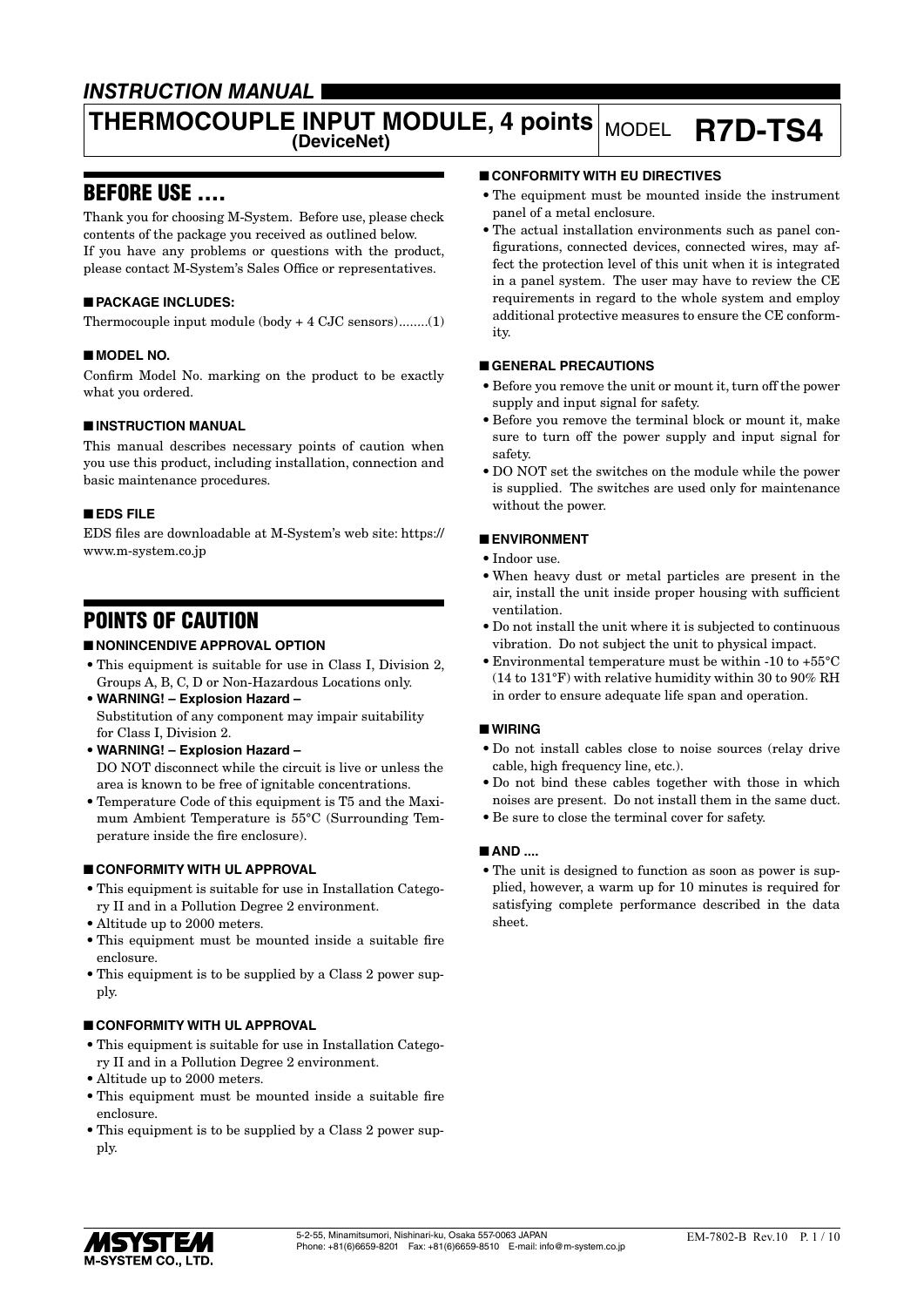## COMPONENT IDENTIFICATION



- (A) Status Indicator LED
- (B) Node Address Setting Rotary SW
- (C) Baud Rate Setting Rotary SW
- (D) Operating Mode Setting DIP SW (SW1)
- PC Configurator Jack
- (F) DeviceNet, Power Supply Terminals (G) Input Terminals

|           | <b>STATUS INDICATOR LED</b> |                                     |
|-----------|-----------------------------|-------------------------------------|
| ID        | <b>STATE</b>                | TO INDICATE                         |
| MS        | Green                       | Operating in a normal condition     |
|           | Blinking Green              | Standby (needs commissioning)       |
|           | Red                         | Critical failure                    |
|           | <b>Blinking Red</b>         | Minor failure                       |
|           | OFF                         | No power supplied                   |
| <b>NS</b> | Green                       | Link on-line and connections in the |
|           |                             | established state                   |
|           | Blinking Green              | Link on-line but no connections in  |
|           |                             | the established state               |
|           | Red                         | Critical link failure               |
|           | <b>Blinking Red</b>         | Minor link failure                  |
|           | OFF                         | No power supplied                   |

#### ■ **NODE ADDRESS**

Node Address is selected between 1 and 63 in decimal. The left switch determines the tenth place digit, while the right switch does the ones place digit of the address.



#### ■ **BAUD RATE**

Baud Rate is selected with the rotary switch.



The R7D communicates in the baud rate setting detected at the startup with the switch set to the positions 0 (125 kbps), 1 (250 kbps) or 2 (500 kbps).

For the settings 3 through 9, it analyzes the PLC' s network to determine the baud rate on the network.

#### ■ **OPERATING MODE**

- (\*) Factory setting
- **• Extension: SW1-1, 1-2**

| SW1-1 |     | SW1-2 EXTENSION                 |
|-------|-----|---------------------------------|
| OFF   | OFF | $\vert$ No extension $(*)$      |
| ON    | OFF | Discrete input, 8 or 16 points  |
| OFF   | ON  | Discrete output, 8 or 16 points |

#### • **Conversion Rate: SW1-3 • Burnout: SW1-4**

|     | SW1-3   CONVERSION RATE |     | SW1-4   BURNOUT |
|-----|-------------------------|-----|-----------------|
| OFF | $250$ msec. $(*)$       | OFF | Upscale $(*)$   |
| OΝ  | 500 msec.               | OΝ  | Downscale       |

#### **• Thermocouple Type: SW1-5, 1-6, 1-7, 1-8**

| SW1-6     | SW1-7     | SW1-8      | THERMOCOUPLE TYPE       |
|-----------|-----------|------------|-------------------------|
| OFF       | OFF       | OFF        | $K(CA)$ $(*)$           |
| OFF       | OFF       | OFF        | E(CRC)                  |
| OΝ        | OFF       | OFF        | J(IC)                   |
| 0N        | OFF       | OFF        | T(CC)                   |
| OFF       | ON        | OFF        | B(RH)                   |
| OFF       | 0N        | OFF        | $_{\rm R}$              |
| 0N        | 0N        | OFF        | S                       |
| <b>ON</b> | <b>ON</b> | <b>OFF</b> | $C$ (WRe 5-26)          |
| OFF       | OFF       | 0N         | N                       |
| OFF       | OFF       | <b>ON</b>  | U                       |
| OΝ        | OFF       | OΝ         | L                       |
| <b>ON</b> | OFF       | <b>ON</b>  | P (Platinel II)         |
| OFF       | ON        | 0N         | (PR)                    |
| <b>ON</b> | <b>ON</b> | <b>ON</b>  | PC Configurator setting |
|           |           |            |                         |

#### ■ **DeviceNet TERMINAL ASSIGNMENT**



| NO. |       | <b>FUNCTION, NOTES</b> |
|-----|-------|------------------------|
|     | V+    | Network power supply + |
| 2   | CAN H | Network data High      |
| 3   | Drain | Shield                 |
|     | CAN L | Network data Low       |
| 5   |       | Network power supply – |

#### ■ **INPUT TERMINAL ASSIGNMENT**

|  | 10                                                         |  | 12                            | 13 | 14 | 15 | 16 |  | 18                               |  |
|--|------------------------------------------------------------|--|-------------------------------|----|----|----|----|--|----------------------------------|--|
|  | $+1N0$                                                     |  | $-$ INO $ $ +IN1 $ $ -IN1 $ $ |    |    |    |    |  | $NC$ $+1N2$ $-1N2$ $+1N3$ $-1N3$ |  |
|  |                                                            |  |                               |    |    |    |    |  |                                  |  |
|  | +CJ0   -CJ0   +CJ1   -CJ1   NC   +CJ2   -CJ2   +CJ3   -CJ3 |  |                               |    |    |    |    |  |                                  |  |

| NO.            | ID     | <b>FUNCTION</b>  | NO. | ID     | <b>FUNCTION</b> |
|----------------|--------|------------------|-----|--------|-----------------|
| 1              | $+CJ0$ | CJC <sub>0</sub> | 10  | $+IN0$ | $T/C + 0$       |
| $\overline{2}$ | $-CJ0$ | CJC <sub>0</sub> | 11  | $-IN0$ | $T/C - 0$       |
| 3              | $+CJ1$ | CJC1             | 12  | $+IN1$ | $T/C + 1$       |
| $\overline{4}$ | $-CJ1$ | CJC1             | 13  | $-IN1$ | $T/C-1$         |
| 5              | NC     | No connection    | 14  | NC     | No connection   |
| 6              | $+CJ2$ | CJC 2            | 15  | $+IN2$ | $T/C + 2$       |
| 7              | $-CJ2$ | CJC 2            | 16  | $-IN2$ | $T/C-2$         |
| 8              | $+CJ3$ | CJC <sub>3</sub> | 17  | $+IN3$ | $T/C + 3$       |
| 9              | –CJ3   | CJC3             | 18  | $-IN3$ | $T/C - 3$       |

#### ■ **EXTENSION MODULE**

Combinations with all extension modules are selectable.

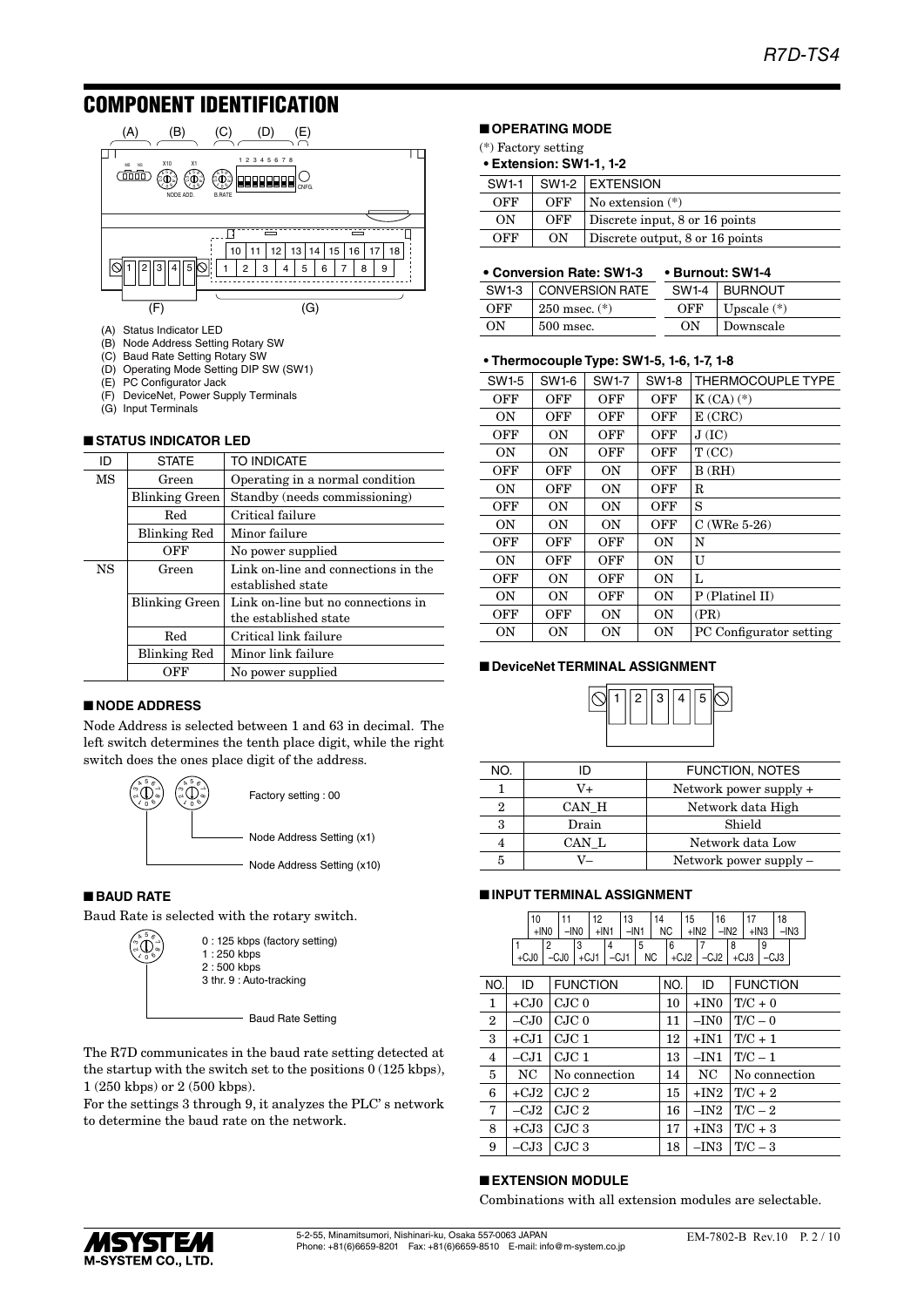## PC CONFIGURATOR

The following parameter items can be set with using PC Configurator Software (model: R7CON). Refer to the users manual for the R7CON for detailed operation of the software program.

#### ■ **INTERFACE SETTING**

| PARAMETER             | SETTING RANGE                                   | DEFAULT SETTING |
|-----------------------|-------------------------------------------------|-----------------|
| Communication Timeout | $0.0 - 3276.7$ (sec.)                           | $1.0$ (sec.)    |
| Status Data           | ON: Disable                                     | OFF: Enable     |
|                       | OFF: Enable                                     |                 |
| Serial ID             | English one-byte characters within 8 characters |                 |

#### PARAMETER SETTING RANGE DEFAULT SETTING TC Type  $K (CA)$ E (CRC)  $\rm J$  (IC) T (CC) B (RH) R S C (WRe 5-26) N U L P (Platinel II) (PR) K (CA) Temp Unit C, F, K C Zero scale  $-32000$  to  $+32000$  0 Full scale  $-32000 \text{ to } +32000$  10000 Bias  $-320.00 \text{ to } +320.00$  0.00 Gain 1.0000 -3.2000 to +3.2000 1.0000 1.0000 Zero temp Depends on sensor type 0.00 (degC) Full temp Depends on sensor type 0.00 (degC)

#### ■ **CHANNEL INDIVIDUAL SETTING**

#### ■ **EXTENSION MODULE SETTING**

| PARAMETER         | <b>SETTING RANGE</b> | DEFAULT SETTING |
|-------------------|----------------------|-----------------|
| Output Hold/Clear | Output Hold          | Output Hold     |
|                   | Output Clear         |                 |

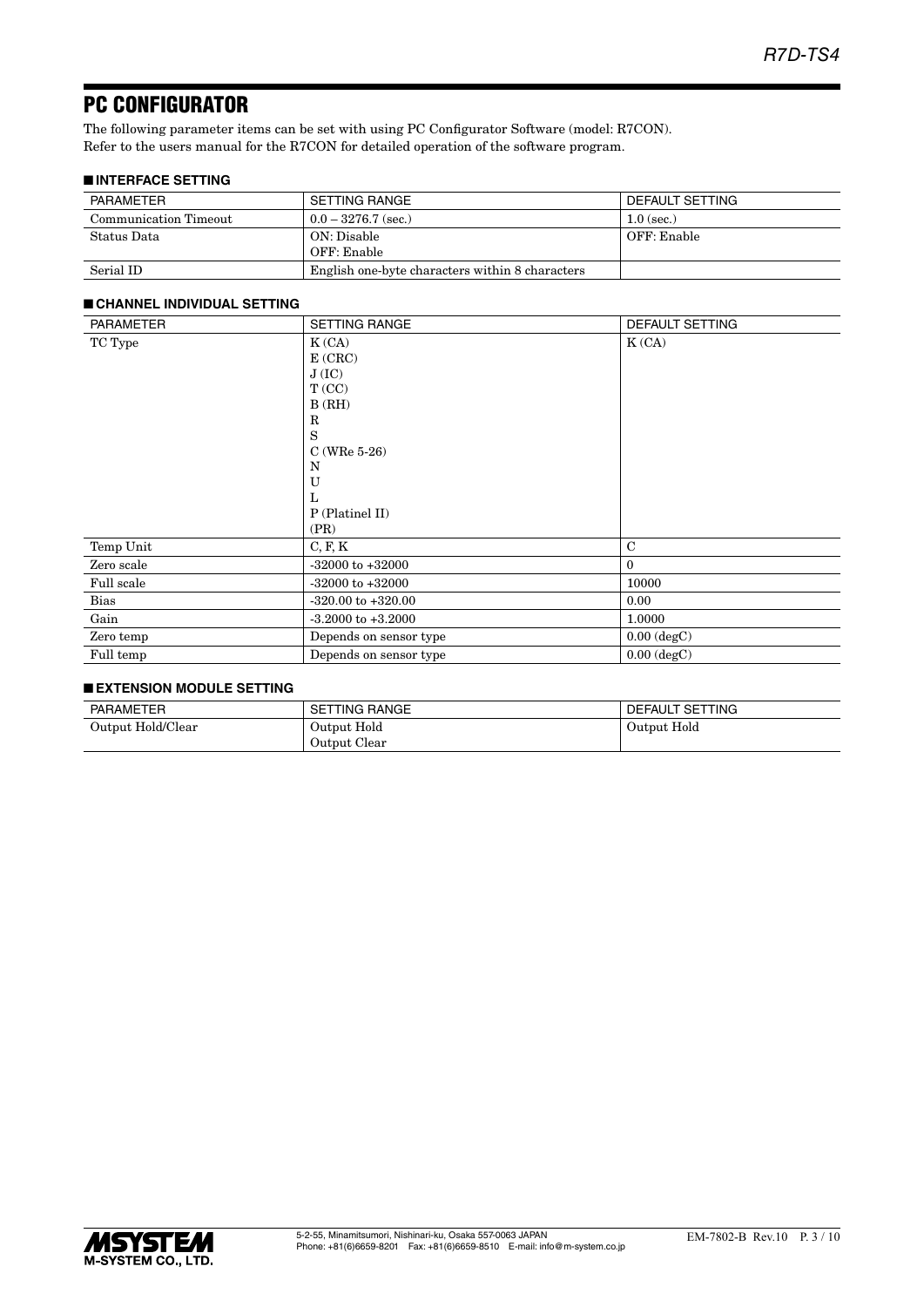## TERMINAL CONNECTIONS

Connect the unit as in the diagram below.

#### ■ **EXTERNAL DIMENSIONS unit: mm (inch)**



#### ■ **CONNECTION DIAGRAM**



■ Input Connection Example



• **Unused Input Channels**

 Close across the unused input terminals as shown below. (Choose K (CA) thermocouple for unused channels.)

|               | Short | $+$ INn<br>INn |
|---------------|-------|----------------|
| <b>CJC</b>    |       | +CJn           |
| <b>SENSOR</b> |       | CJn            |

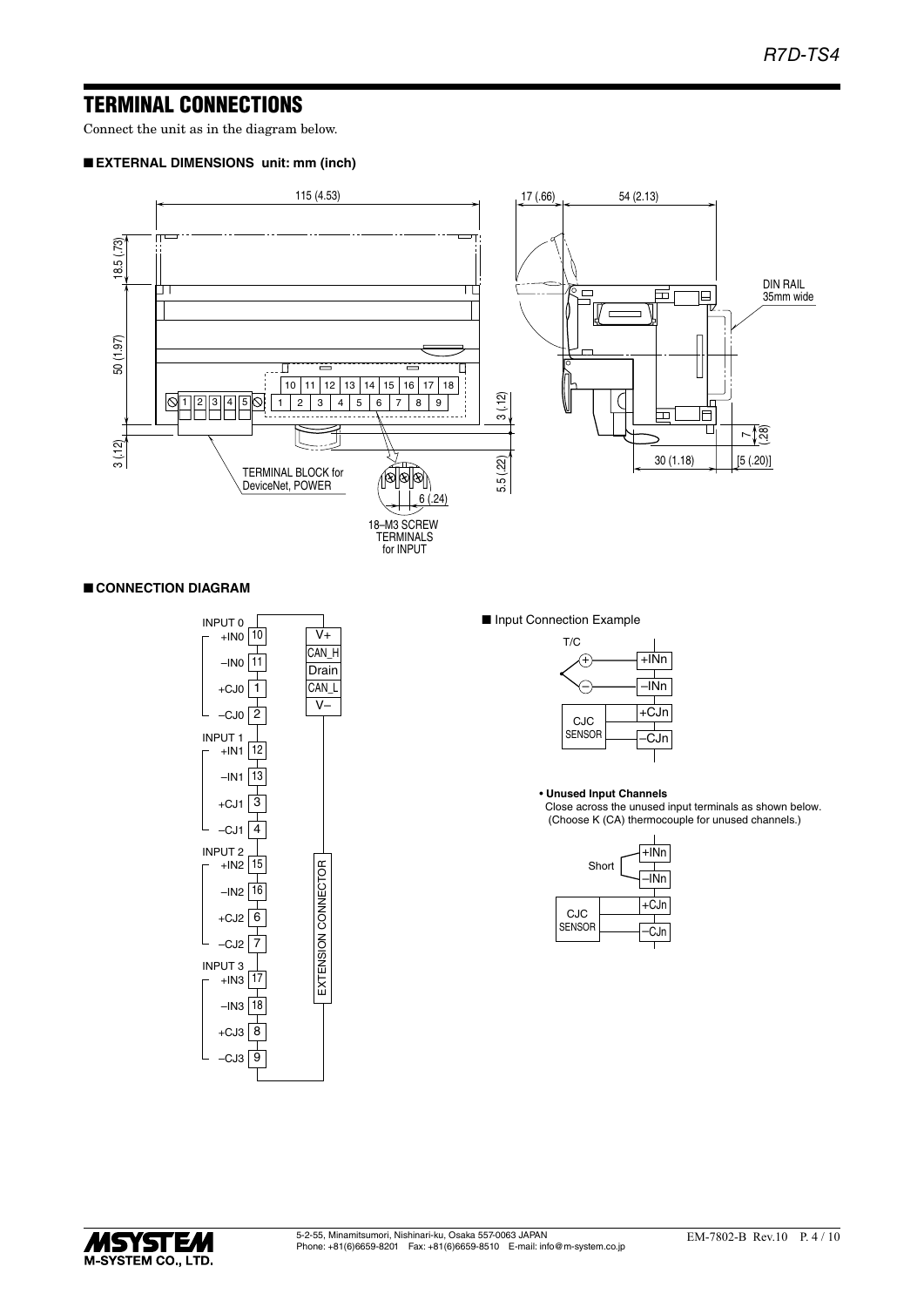## DATA ALLOCATION

'Begin' address is determined by the R7D's node address and the master setting.

#### **• Example 1. Analog Input Module, without Status**

| Output Data |                                |                 |  |  |  |
|-------------|--------------------------------|-----------------|--|--|--|
|             | Begin +0   Analog Input Module | CH <sub>0</sub> |  |  |  |
| $+1$        |                                | CH <sub>1</sub> |  |  |  |
| $+2$        |                                | CH <sub>2</sub> |  |  |  |
| $+3$        |                                | CH <sub>3</sub> |  |  |  |

#### **• Example 2. Analog Input Module + R7D-EC16x, with Status**

|            | Output Data         |                 |            |
|------------|---------------------|-----------------|------------|
| Begin $+0$ | Analog Input Module | CH <sub>0</sub> | Begin $+0$ |
| $+1$       |                     | CH <sub>1</sub> |            |
| $+2$       |                     | CH <sub>2</sub> |            |
| $+3$       |                     | CH <sub>3</sub> |            |
| $+4$       | <b>Status</b>       |                 |            |

**• Example 3. Analog Input Module + R7D-EA16, with Status**



Input Data

None

Input Data

R7D-EC16x

None

## I/O DATA DESCRIPTIONS

#### ■ **ANALOG INPUT**



Negative values represented in 2's complements

#### ■ **DISCRETE I/O**



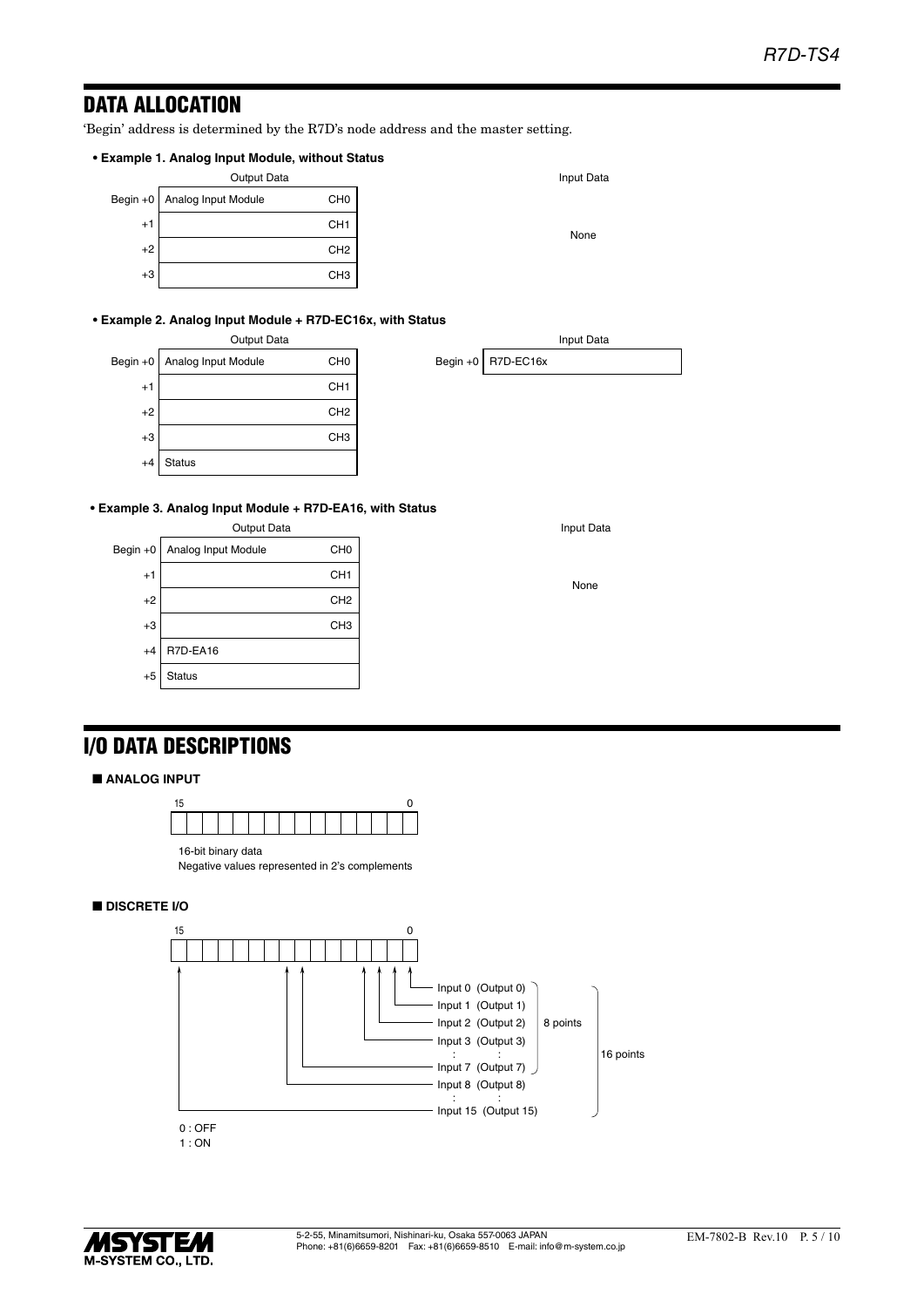#### ■ **STATUS**

Bit 0 to 7: Analog input module can show input status of each channel. Bit 8 to 10: Shows the power supply status.



## TRANSMISSION DATA DESCRIPTIONS

#### ■ **BASIC MODULE**

| Transmitted data (word) depends upon the modules types. |                      |                     |  |
|---------------------------------------------------------|----------------------|---------------------|--|
| MODEL                                                   | <b>OUTPUT DATA*1</b> | <b>INPUT DATA*2</b> |  |
|                                                         | (R7D to Master)      | (Master to R7D)     |  |
| R <sub>7</sub> D-T <sub>S4</sub>                        |                      |                     |  |

#### ■ **EXTENSION MODULE**

Transmitted data (word) for the extension module is added.

| MODEL      | OUTPUT DATA*1   | <b>INPUT DATA*2</b> |
|------------|-----------------|---------------------|
|            | (R7D to Master) | (Master to R7D)     |
| $R7D$ -EAx |                 |                     |
| R7D-ECx    |                 |                     |

#### ■ **STATUS**

Status signal can be included in the transmission data when the setting is enabled using the PC Configurator software (model: R7CON). For details, refer to "STATUS in I/O DATA DESCRIPTIONS".

| <b>STATUS</b> | OUTPUT DATA*1   | <b>INPUT DATA*2</b> |
|---------------|-----------------|---------------------|
|               | (R7D to Master) | (Master to R7D)     |
| Enabled       |                 |                     |
| Disabled      |                 |                     |

\*1. Output Data means those sent to the master.

\*2. Input Data means those received from the master.

## WIRING INSTRUCTIONS

■ **SCREW TERMINAL (Input)**

Torque: 0.5 N·m

#### **• SOLDERLESS TERMINAL**

Refer to the drawing below for recommended ring tongue terminal size. Spade tongue type is also applicable. Applicable wire size: 0.25 to 1.65 mm2 (AWG 22 to 16) Recommended manufacturer: Japan Solderless Terminal MFG. Co., Ltd, Nichifu Co., Ltd



■ **EURO TYPE CONNECTOR TERMINAL (DeviceNet)**

Applicable wire size:  $0.2 - 2.5$  mm<sup>2</sup> Stripped length: 7 mm

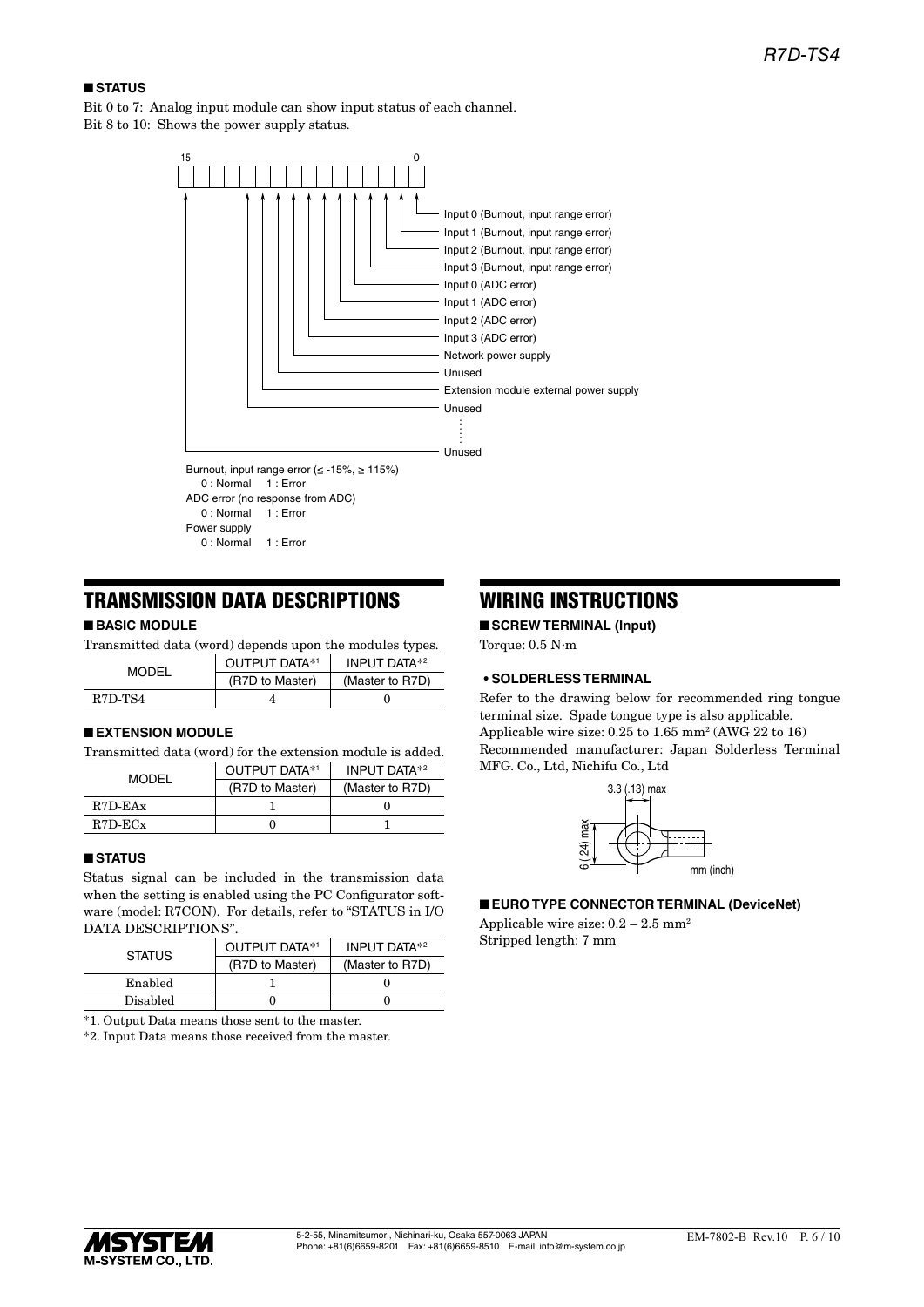## CONFORMITY WITH CE MARKING

### ■ **CE MARKING**

CE marking requires to integrate safety regulations existed in each country in EU territory and to secure smooth distribution of products of which safety is guaranteed. It is mandatory by law that products distributed and sold in EU territory to have CE mark which shows that the product conforms with the requirements of EU Directive. Each EU Directive describes the scope of apparatuses to which that EU Directive is applied. M-System's R7D must conform with EMC Directive.

Each Directive states only basic requirements. In order to mark the CE on an assembled machinery equipment, its manufacturer needs to check the overall conformity with Directives applicable to it.

#### ■ **WARNINGS AND CAUTIONS WHEN INSTALLING THE R7D**

The R7D needs to be installed in a control panel. This is effective not only to ensure general safety but also to contain noise emissions by the R7D inside the control panel. We conduct a series of testing to see that the product conforms to EMC Directive while it is installed in the control panel.

Warning and cautions when installing R7D are stated below.

- Use control panels with an internal panel plate, both made of metal, when installing the R7D.
- Make sure to adequately ground the control panel and the internal panel plate with a thick cable to maintain low impedance at high frequency.
- Use shielded cables for the signals taken out of the control panel.
- Choose a thick and short cable to ground the FG terminal of the R7D module to the internal panel plate of the control panel. Note: If electromagnetic radiation disturbance increases by grounding the FG terminal, remove the grounding.
- When painting the internal plate of the control panel, apply masking to expose metal surface to secure conductivity at the sections where the following parts are attached:
	- Bolts attaching the internal panel to the control panel
	- Ground for the FG of the R7D module
	- Earth clamp on the shielded cable
- Noise emissions inside the control panel might leak through its openings. Design them as small as possible. Recommended diameter is 10 cm or less.

#### **Supplement:**

Additional measures may be taken depending upon actual installation sites. These points of cautions are illustrated in the next page.

- Prevent noise leakage by wrapping cables using shield covers, shield tubes and flexible conduits etc. if noise leaks through the cable outlet.
- Use an electromagnetic shield gasket and block up the gap between the control panel cabinet and its cover, if noise leaks through it.
- Connecting the internal panel plate and the cover of the control panel to the main cabinet using an earth strap may be effective to strengthen the grounding.
- Electromagnetically shielded control panel cabinet is effective for shielding.

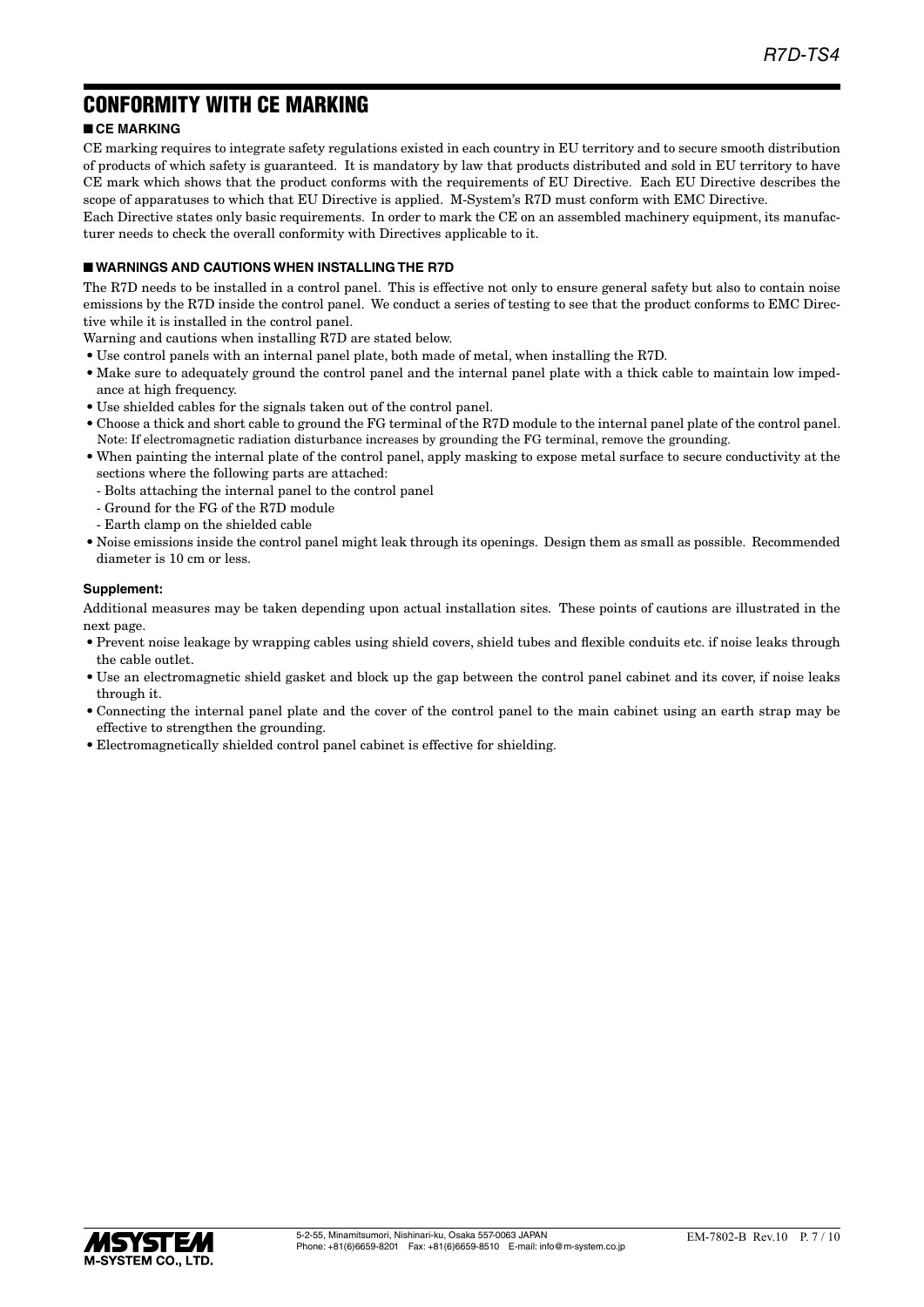**• Points of cautions applicable when installing the R7D Series**



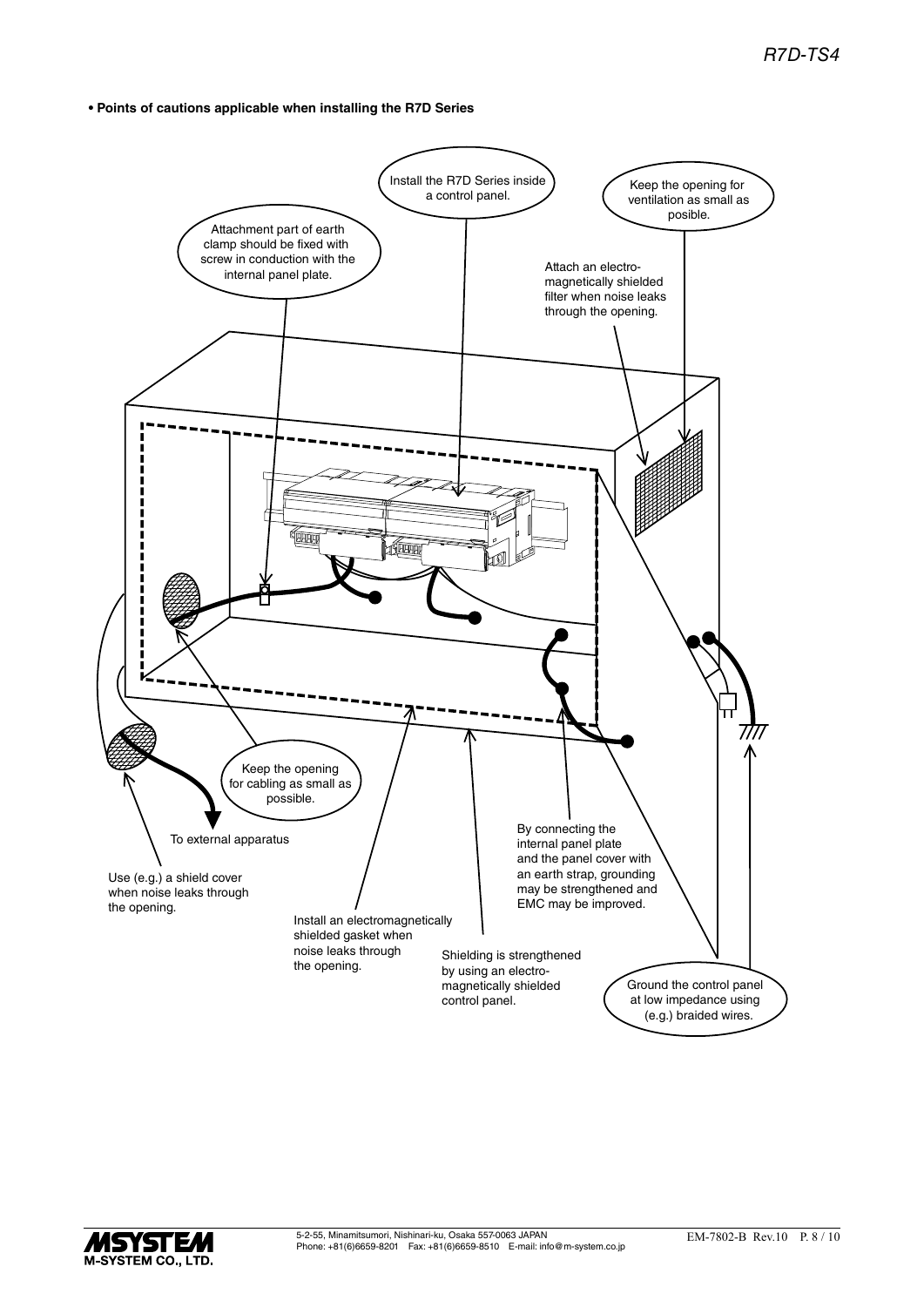#### ■ **WARNINGS AND CAUTIONS WHEN LAYING CABLES**

Signal cables connected to the R7D contain high-frequency components. Since these cables has the same effect as an antenna, they emit these high-frequency components to the external space as noise or overlaps noise from the external space on themselves.

Cables with shielding should be used for the signal line due to the above reason.

EMC conformance test is conducted in the condition that shielded cables and earth clamps are used with the R7D.

- Warning and cautions when laying cables are stated below. These points of cautions are illustrated in the next page.
- Use shielded cables for those signal cables installed out of the control panel and for thermocouple and RTD extension wires.
- All the network cables connected to R7D should be shielded.
- Use exclusively designed network cables for the DeviceNet.
- Expose the shield at a part of the cable cover, clip it with an earth clamp, and ground it to the internal panel of the control panel. A drain wire connected to the panel in a pig-tail form cannot maintain low impedance against high-frequency noise, thus grounding (noise shielding) in this form will not be effective.

#### **Supplement:**

Additional measures may be taken depending upon actual installation sites. These points of cautions are illustrated in the next page.

- Keep cables as short as possible. It prevents noise emissions from the cables and noise overlapping to the cables.
- Attach a ferrite core to reduce noise impact to the signal cables susceptible to the noise. Ferrite core can be attached close to the cable outlet of the control panel or close to the I/O terminal or connector, whichever is more effective. Also, the impact might be reduced by winding the cable around the ferrite core for extra turns or attaching multiple ferrite cores.
- Keep cables which are easily affected by noise away from those which can be a noise source.



In the following are examples of effective ways to lay cables separately:

- Keeping physical distance (farther than 20 cm from motor drive cables, farther than 10 cm for other groups).
- Dividing off by a grounded metal plate
- Grouping into separate grounded metal pipes or cable shields.

Wires on each side of a filter should not be too close to each other. Noise could ride onto the other side of cable. Extra attention needs to be paid at the following parts.

- Noise filter that is enclosed in power cables.
- Ferrite core that is attached to signal cables.
- Noise limiting circuit (surge quenching circuit, transient absorber circuit, etc.) that is enclosed in signal cables.